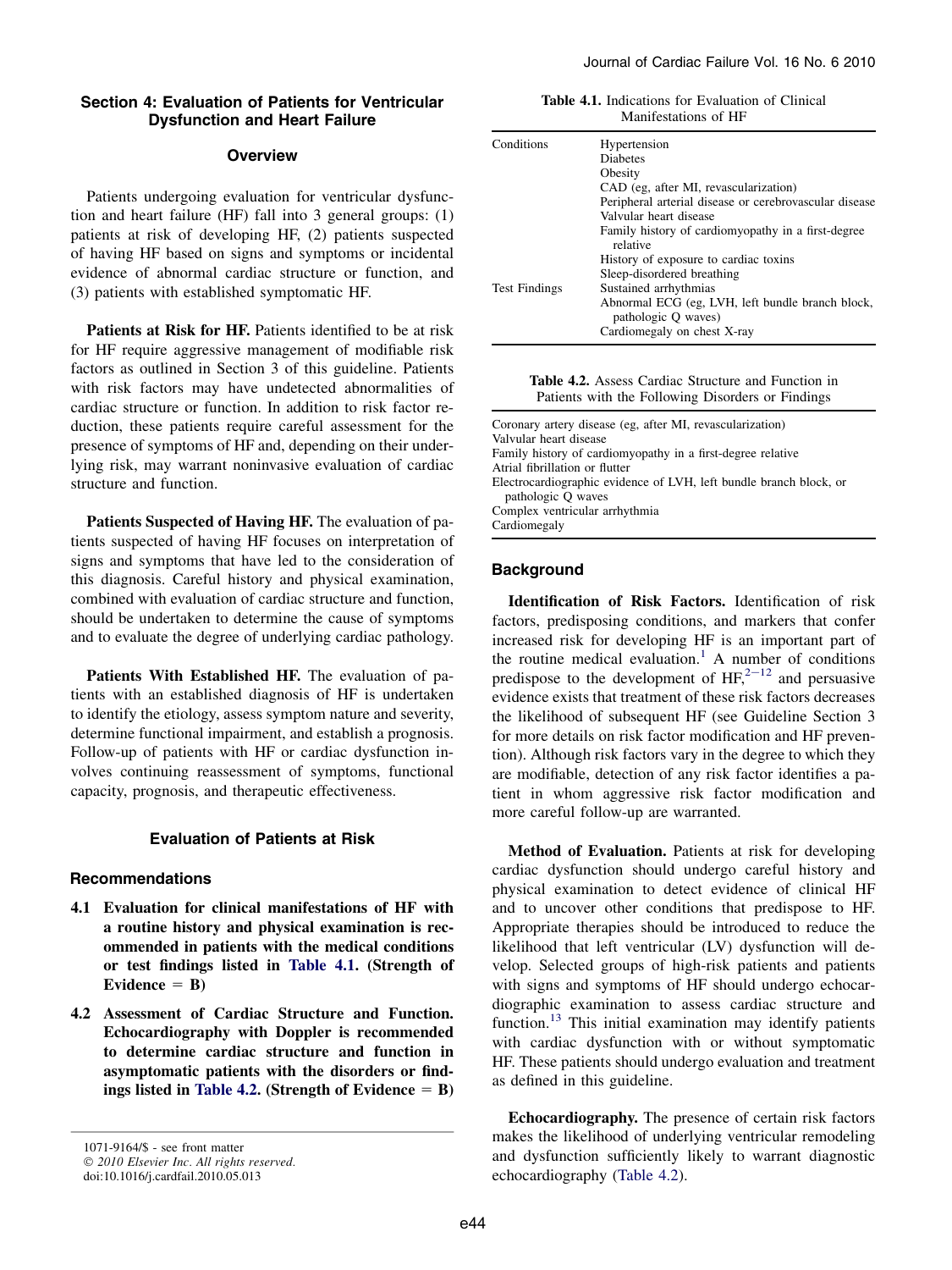Characterization of cardiac structure and function is critical for proper diagnosis, estimation of prognosis, and therapeutic decision-making. Contributions of cardiac dysfunction to the HF syndrome extend beyond the traditional view of simply quantifying LV systolic function (or left ventricular ejection fraction, LVEF), since the capacity and the efficiency of the LV also dictates the adequacy of stroke volume. This may explain why approximately 50% of patients with symptoms and signs of HF have a preserved  $LVEF<sup>14–17</sup>$  Therefore, echocardiographic and Doppler assessment should include analysis of chamber sizes, valve function, LV mass and wall thickness, parameters of LV systolic and diastolic function, right ventricular (RV) systolic function, the presence of pulmonary hypertension, and the presence of pericardial disease. In patients whose echocardiographic imaging is unsatisfactory or when the degree of LVEF influences therapeutic decision making, other techniques such as radionuclide ventriculography, cardiac magnetic resonance imaging, or computed tomography may be used.

### Recommendation

4.3 Routine determination of plasma B-type natriuretic peptide (BNP) or N-terminal pro-BNP (NT-proBNP) concentration as part of a screening evaluation for structural heart disease in asymptomatic patients is not recommended. (Strength of Evidence  $=$  B)

### **Background**

Interest is high in developing markers of cardiac dysfunction that can be used to screen patients at risk for HF. Although initial data suggest that determination of BNP or NT-proBNP levels may be useful in this regard, data are insufficient to make a specific recommendation concerning their use for screening in a routine manner. The positive predictive value for these tests in a low-prevalence and asymptomatic population for the purpose of detecting cardiac dysfunction varies among studies, and the possibility of false positive results has significant cost-effectiveness implications.<sup>18–23</sup>

BNP is released by the heart in response to increased ventricular filling pressures, but may also be increased in the plasma as a result of ongoing myocardial dysfunction or hypertrophy. A low plasma BNP or NT-proBNP concentration has a high negative predictive value for cardiac dysfunction in patients presenting to the emergency room with dyspnea, and it may therefore be used to exclude HF as a cause of dysp-nea with a relatively high degree of certainty.<sup>[24,25](#page-10-0)</sup>

# Evaluation of Patients Suspected of Having Heart Failure

### Recommendation

4.4 Symptoms Consistent with HF. The symptoms listed in Table 4.3 suggest the diagnosis of HF. It is recommended that each of these symptoms be elicited in all

# patients in whom the diagnosis of HF is being considered. (Strength of Evidence  $=$  B)

### Background

Symptoms. Thorough detection and evaluation of symptoms is critical in the assessment of patients suspected of having HF. The most common symptoms are dyspnea and fatigue from fluid retention, the inability to adequately augment cardiac output and oxygen delivery during exertion, or peripheral factors such as abnormal respiratory and skeletal muscle structure and function. These often manifest as exercise intolerance or a reduction in the intensity of usual activities. Signs of HF relate to manifestations of fluid retention. Dyspnea is typically noted during activity but may be severe enough to be present at rest. Dyspnea may be intermittent even when present at rest or manifest as periodic breathing (e.g., Cheynes-Stokes respiration).<sup>[26](#page-10-0)</sup> Patients whose cardiac dysfunction evolves chronically may reduce their activity to minimize symptoms.<sup>[27](#page-10-0)</sup> Comparing current activity level with exercise tolerance in the past may be helpful in detecting a decline in functional capacity. A patient's functional capacity should be judged with allowance for age and level of conditioning. Congestion may take many forms. Orthopnea and paroxysmal nocturnal dyspnea are symptoms of elevated left heart filling pressures that are more specific to underlying central congestion. These patients may or may not have visible edema. Peripheral edema occurs in the presence of elevated right-sided filling pressures, together with impaired renal handling of sodium and water. Significant volume overload typically is associated with substantial functional incapacity, yet patients may present with fatigue or exercise intolerance and manifest no signs of fluid retention. Symptoms may occur in isolation or not be classically related to physical signs. Nocturnal symptoms may predominate, whereas daytime symptoms, such as dyspnea on exertion, may be absent.

Less Common Presenting Symptoms. Patients may report nocturnal wheezing or cough, which can reflect fluid overload. In patients receiving angiotensin-converting enzyme (ACE) inhibitors, worsening cough should not be assumed to be drug-related, because it may be a manifestation of increasing left heart filling pressures (Section 7). Patients

Table 4.3. Symptoms Suggesting the Diagnosis of HF

| Symptoms                             | Dyspnea at rest or on exertion<br>Reduction in exercise capacity<br>Orthopnea<br>Paroxysmal nocturnal dyspnea (PND) or                                                                                                                    |
|--------------------------------------|-------------------------------------------------------------------------------------------------------------------------------------------------------------------------------------------------------------------------------------------|
| Less specific<br>presentations of HF | nocturnal cough<br>Edema<br>Ascites or scrotal edema<br>Early satiety, nausea and vomiting, abdominal<br>discomfort<br>Wheezing or cough.<br>Unexplained fatigue<br>Confusion/delirium<br>Depression/weakness (especially in the elderly) |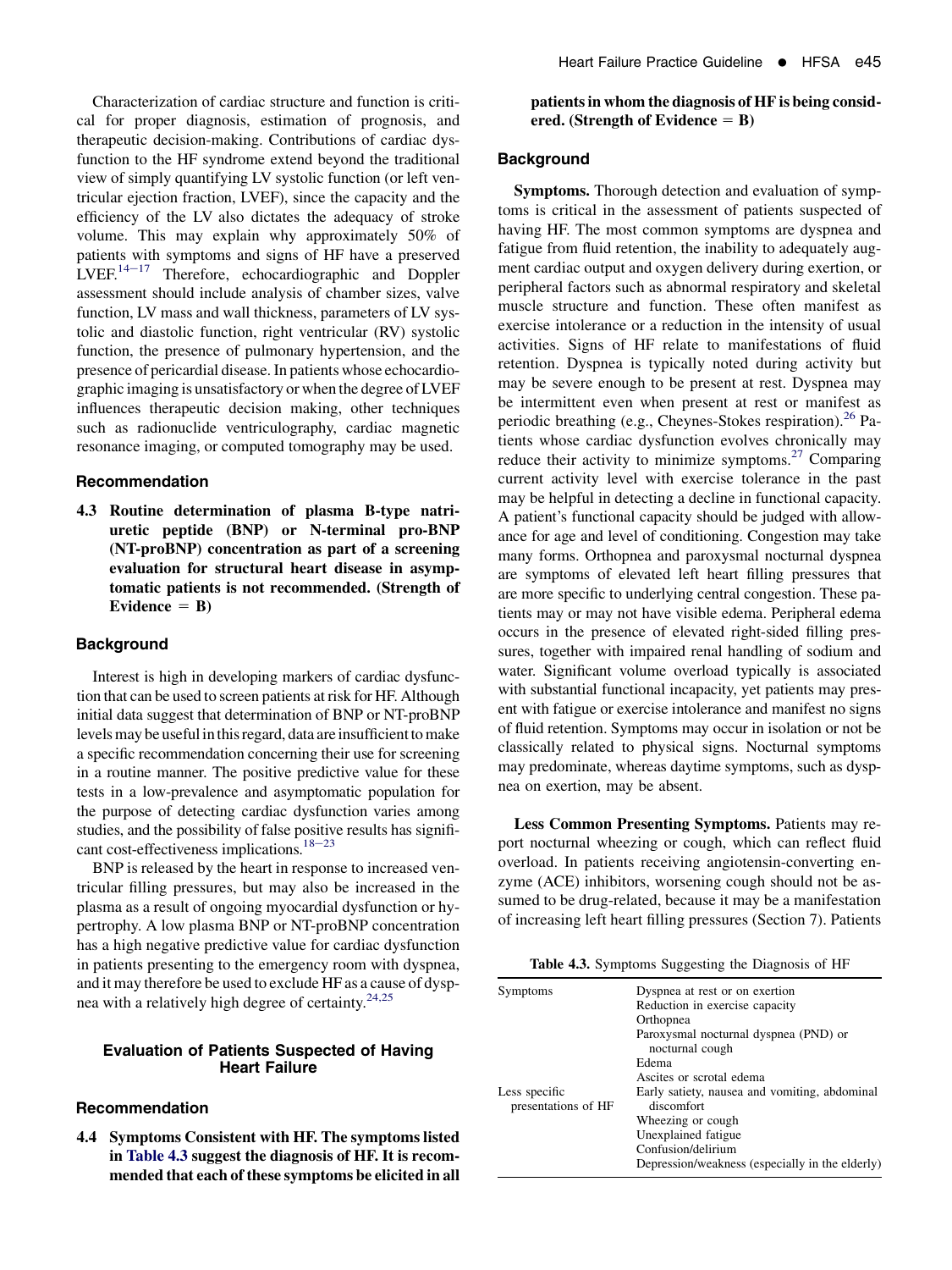with severely decompensated cardiac failure may present with gastrointestinal symptoms representative of hepatic congestion or visceral edema, including early satiety, nausea, vomiting, and right upper quadrant pain.

### Recommendation

4.5 Physical Examination. It is recommended that patients suspected of having HF undergo careful physical examination with determination of vital signs and careful evaluation for signs shown in Table 4.4. (Strength of Evidence  $=$  B)

Table 4.4. Signs to Evaluate in Patients Suspected of Having HF

| Cardiac Abnormality                | Sign                                                                    |
|------------------------------------|-------------------------------------------------------------------------|
| Elevated cardiac filling pressures | Elevated jugular venous pressure                                        |
| and fluid overload                 | S3 gallop                                                               |
|                                    | Rales                                                                   |
|                                    | Hepatojugular reflux                                                    |
|                                    | Ascites                                                                 |
|                                    | Edema                                                                   |
| Cardiac enlargement                | Laterally displaced or prominent<br>apical impulse                      |
|                                    | Murmurs suggesting valvular<br>dysfunction                              |
| Reduced cardiac output             | Narrow pulse pressure                                                   |
|                                    | Cool extremities                                                        |
|                                    | Tachycardia with pulsus alternans                                       |
| Arrhythmia                         | Irregular pulse suggestive of atrial<br>fibrillation or frequent ectopy |

### **Background**

Elevation of the jugular venous pressure, hepatic enlargement or tenderness or pulsatility, and lower extremity edema are manifestations of elevated right heart filling pressures, associated with impaired renal sodium and water clearance. $28-31$ They also can be due to hepatic or renal dysfunction, various hypo-oncotic states, as well as venous thromboembolism. If due to cardiac disorders, these findings may be accompanied by a loud pulmonic closure sound, RV heave, and a RV S3 (lower left sternal border) consistent with pulmonary hypertension. A prominent laterally displaced apical impulse is indicative of LV enlargement. Increased left heart filling pressure is suggested by rales, diminished breath sounds, wheezing, and an apical S3 gallop.<sup>29</sup>

### Recommendation

4.6 It is recommended that BNP or NT-proBNP levels be assessed in all patients suspected of having HF, especially when the diagnosis is not certain. (Strength of Evidence  $= A$ )

#### **Background**

Two forms of natriuretic peptide, BNP and NT-proBNP, have been studied extensively as aids to establish the

diagnosis, estimate prognosis, and monitor the response to therapy of patients with acute  $HF^{23,24,32,33}$  $HF^{23,24,32,33}$  $HF^{23,24,32,33}$ 

Measurement of these peptides has been proposed in cases of acute dyspnea where the diagnosis of HF is uncertain, as evident from large, multicenter investigations.<sup>23,24,33</sup> The diagnostic accuracy of BNP, using a cutoff value of 100 pg/mL, was 83% relative to the assessment made by the independent cardiologists, whereas the negative predictive value of BNP for HF when levels were  $<$  50 pg/mL was 96%. As expected, measurement of BNP/NT-proBNP appeared to be most useful in patients with an intermediate probability of HF. Plasma NT-Pro BNP cut points of  $> 450$  pg/mL for patients younger than 50 years of age,  $>900$  pg/mL for patients age 50-74 years of age, and  $> 1800$  pg/mL for patients 75 years or older were equally sensitive and specific for diagnosing HF; with !300 pg/mL providing 98% negative predictive value for ruling out HF.<sup>23,33</sup>

BNP was found to be predictive of HF when LV function was depressed or preserved, but cannot reliably distinguish between the two. $34$  In patients with HF associated with preserved LVEF, the BNP cutoff value of 100 pg/mL still had a sensitivity of 86% and a negative predictive value of 96%.

BNP and NT-proBNP levels increase with age, more so in older women or in those with underlying renal insufficiency, in which case the same cutoff ranges may not provide the same degree of specificity for the diagnosis of HF, especially in elderly women with dyspnea.<sup>[35](#page-10-0)</sup> However, BNP and NTproBNP levels should be interpreted with some caution in patients with morbid obesity as they ma[y have](#page-10-0) lower than expected plasma BNP/NT-proBNP levels. $36-38$ 

### Recommendation

4.7 Differential Diagnosis. The differential diagnoses in Table 4.5 should be considered as alternative explanations for signs and symptoms consistent with HF. (Strength of Evidence  $=$  B)

> Table 4.5. Differential Diagnosis for HF Symptoms and Signs

```
Myocardial ischemia
Pulmonary disease (pneumonia, asthma, chronic obstructive pulmonary
  disease, pulmonary embolus, primary pulmonary hypertension)
Sleep-disordered breathing
Obesity
Deconditioning
Malnutrition
Anemia
Hepatic failure
Chronic kidney disease
Hypoalbuminemia
Venous stasis
Depression
Anxiety and hyperventilation syndromes
Hyper or hypo-thyroidism
```
### **Background**

A number of signs and symptoms of HF are nonspecific, particularly shortness of breath, which may reflect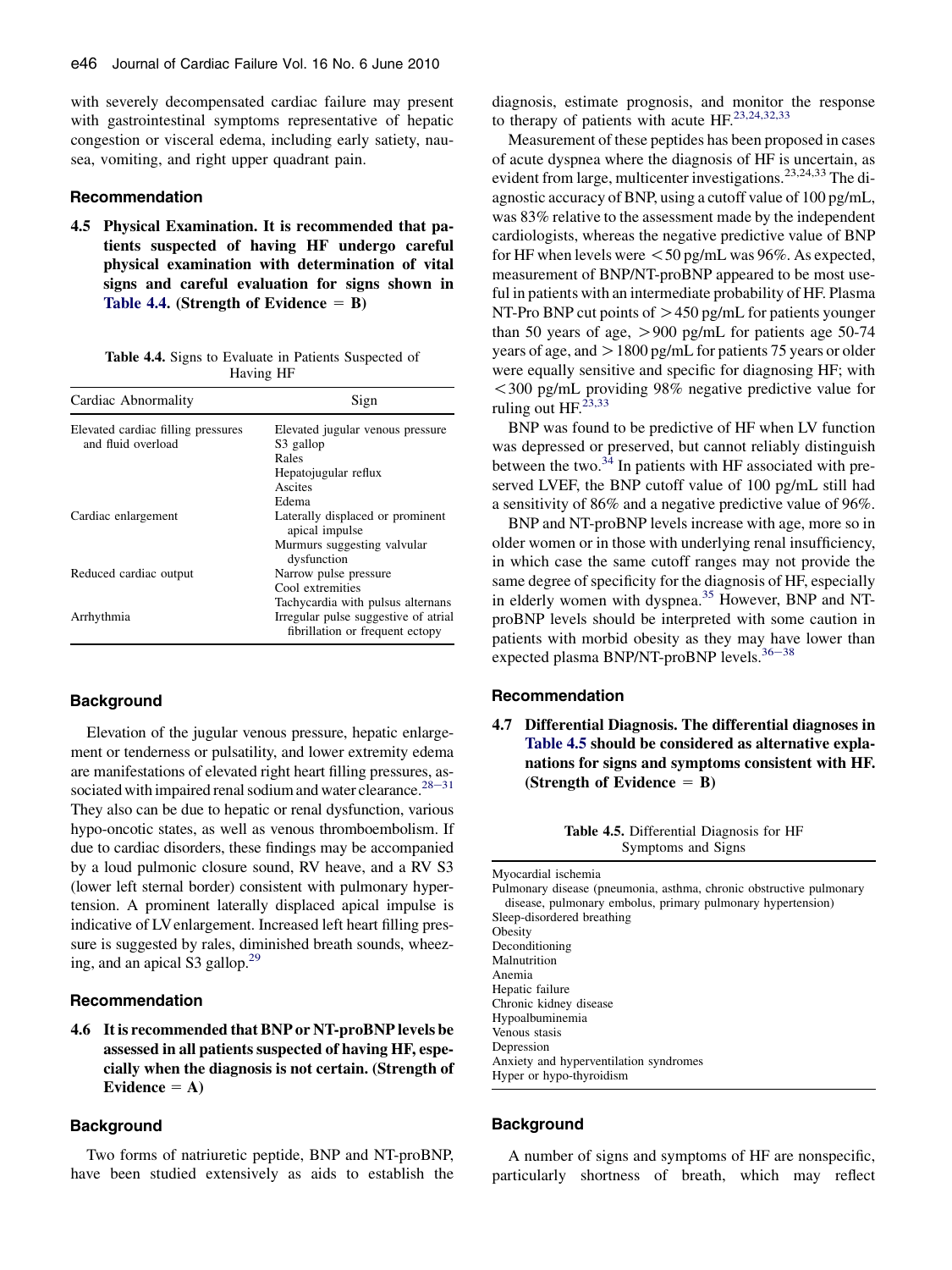<span id="page-3-0"></span>underlying pulmonary disease or physical deconditioning.<sup>[26](#page-10-0)</sup> Recognizing this lack of specificity is particularly important in a general practice setting where patients often present with noncardiac causes of shortness of breath or edema. In patients with dyspnea who do not present with clear signs of HF, the possibility of a pulmonary pathology, including pulmonary embolism, should be considered and evaluated. Spirometry, chest computed tomography, ventilation-perfusion lung scan, or pulmonary angiography should be performed as clinically indicated. It is important to recognize that sleep apnea and HF frequently coexist.<sup>39–42</sup> In patients with fatigue who are without clear signs of HF, physical deconditioning, sleep apnea, hypothyroidism, and depression should be considered as potential causes. Edema may be due to calcium channel blockers, other drugs (e.g. thiazolidinediones, non steroidal anti-inflammatory drugs [NSAIDs], pregabalin), hypoalbuminemia, or venous stasis.

#### Recommendations

4.8 It is recommended that patients with a diagnosis of HF undergo evaluation as outlined in Table 4.6. (Strength of Evidence  $= C$ )

> Table 4.6. Initial Evaluation of Patients With a Diagnosis of HF

Assess clinical severity of HF by history and physical examination Assess cardiac structure and function Determine the etiology of HF, with particular attention to reversible causes Evaluate for coronary disease and myocardial ischemia Evaluate the risk of life-threatening arrhythmia Identify any exacerbating factors for HF Identify comorbidities which influence therapy Identify barriers to adherence

- 4.9 Symptoms. In addition to symptoms characteristic of HF (dyspnea, fatigue, decreased exercise tolerance, fluid retention), evaluation of the following symptoms should be considered in the diagnosis of HF:
	- Angina
	- $\bullet$ Symptoms suggestive of embolic events
	- Symptoms suggestive of sleep-disordered breathing
	- $\bullet$  Symptoms suggestive of arrhythmias, including palpitations
	- Symptoms of possible cerebral hypoperfusion, including syncope, presyncope, or lightheadedness (Strength of Evidence  $=$  B)
- 4.10 Functional Capacity/Activity Level. It is recommended that the severity of clinical disease and functional limitation be evaluated and recorded and the ability to perform typical daily activities be determined. This evaluation may be graded by metrics such as New York Heart Association (NYHA) functional class (Table 4.7) (Strength of Evidence  $= A$ ) or by the 6-minute walk test. (Strength of Evidence  $=$  C)

|                  |  |  |  |  | <b>Table 4.7.</b> Criteria for NYHA Functional Classification in |  |
|------------------|--|--|--|--|------------------------------------------------------------------|--|
| Patients With HF |  |  |  |  |                                                                  |  |

| Class I   | No limitation of physical activity. Ordinary physical<br>activity does not cause undue fatigue, palpitation, or<br>dyspnea.                                                                                                                                                              |
|-----------|------------------------------------------------------------------------------------------------------------------------------------------------------------------------------------------------------------------------------------------------------------------------------------------|
| Class II  | Slight limitation of physical activity. Comfortable at rest,<br>but ordinary physical activity results in fatigue,                                                                                                                                                                       |
|           | palpitations, or dyspnea.                                                                                                                                                                                                                                                                |
| Class III | IIIA: Marked limitation of physical activity. Comfortable at<br>rest, but less than ordinary activity causes fatigue,<br>palpitation, or dyspnea. IIIB: Marked limitation of<br>physical activity. Comfortable at rest, but minimal<br>exertion causes fatigue, palpitation, or dyspnea. |
| Class IV  | Unable to carry on any physical activity without discomfort.<br>Symptoms of cardiac insufficiency present at rest. If any<br>physical activity is undertaken, discomfort is increased.                                                                                                   |

- 4.11 Volume Status. The degree of volume excess is a key consideration during treatment. It is recommended that it be routinely assessed by determining:
	- $\bullet$  Presence of paroxysmal nocturnal dyspnea or orthopnea
	- $\bullet$ Presence of dyspnea on exertion
	- $\bullet$  Daily weights and vital signs with assessment for orthostatic changes
	- Presence and degree of rales, S3 gallop, jugular venous pressure elevation, hepatic enlargement and tenderness, positive hepatojugular reflux, edema, and ascites (Strength of Evidence  $=$  B)

# **Background**

Characteristic Symptoms. The presence or absence and severity of characteristic symptoms of HF, including those related to exercise tolerance and fluid overload, should be documented in all patients undergoing initial evaluation.

Comorbidities. Symptoms of comorbidities commonly associated with HF should be sought. These include angina,[43](#page-11-0) symptoms of sleep-disordered breathing, presyncope, or syncope.

Physical Examination. The physical examination should focus on the detection and etiology of structural heart disease, current volume status, and the severity of HF, as a guide to initiating therapy and a baseline to gauge the effect of that therapy. Height and weight should be recorded. Supine and upright vital signs should be taken to assess for orthostasis. Presence of an S3 gallop and elevation of jugular venous pressure are invaluable specific markers of elevated cardiac filling pressures. A positive Kussmaul can be a flag for restrictive disease or significant HF.

Murmurs such as those of aortic stenosis or mitral regurgitation may provide clues to the etiology of LV dysfunction. Murmurs of tricuspid regurgitation and mitral regurgitation vary depending on the degree of pulmonary or systemic pressure, respectively, volume overload, ventricular dilatation, and failure of leaflet coaptation or elevated pulmonary pressures.

The physical examination has limitations. Pulmonary rales are an insensitive indicator of elevation in pulmonary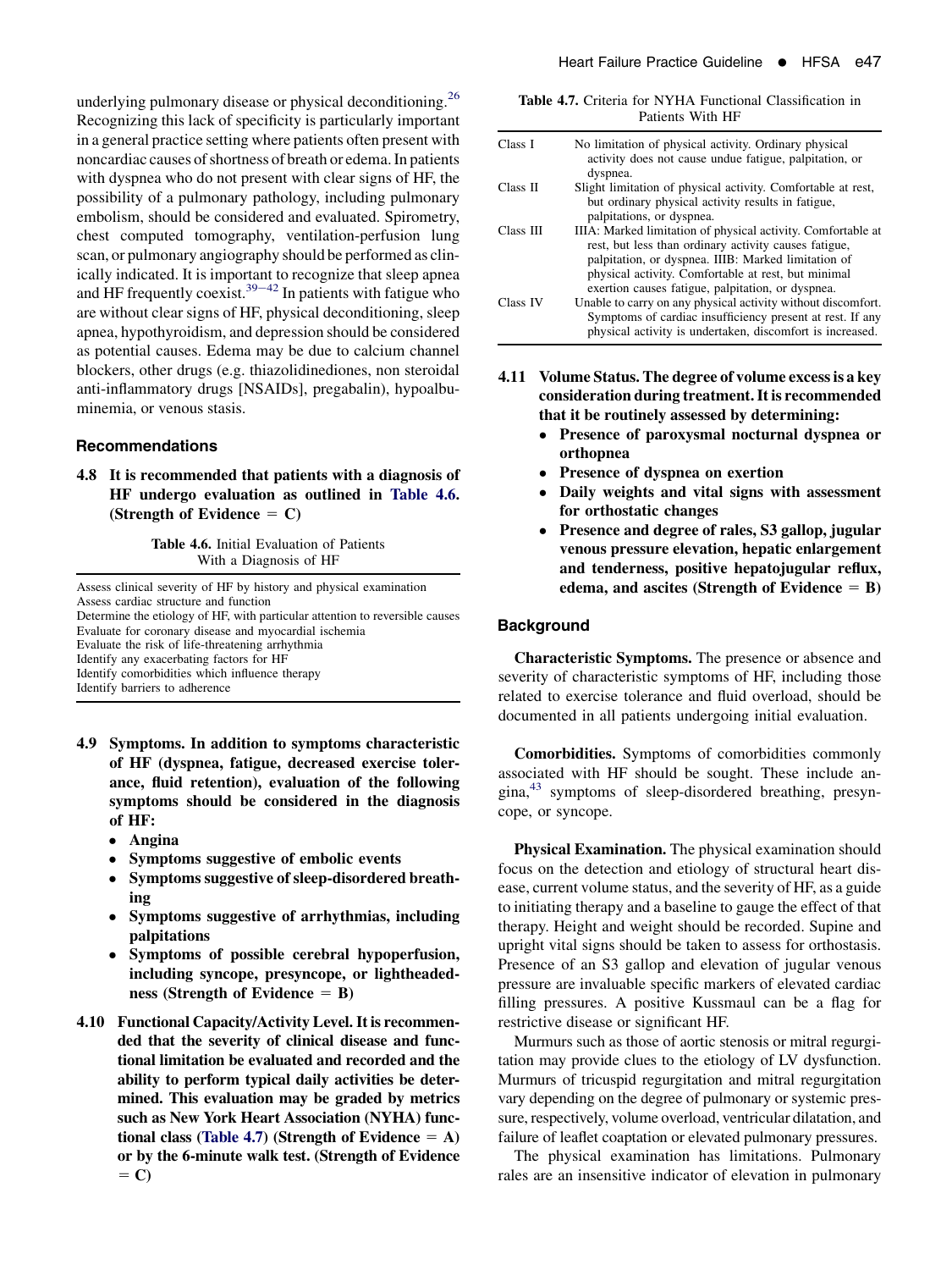venous pressure, unless they occur abruptly. $27$  Overt pulmonary edema rarely occurs where left heart filling pressure is chronically elevated, as the pulmonary vasculature adapts with increased lymphatic drainage. Ascites is common in patients with advanced HF (with contributing right HF), but it may be difficult to appreciate on physical examination. Although abdominal complaints can be misleading, history often is a better indicator of excess abdominal fluid than physical examination. Hepatojugular reflux is a sensitive indicator of volume expansion and may be demonstrated in states of RV dysfunction. $31$ 

Functional Assessment. Determination of baseline exercise and functional limitation is important during the initial evaluation of patients with established HF. Decisions regarding hospitalization and response to medications and other interventions are aided by estimation of the degree of limitation present at the first evaluation.

A number of strategies can be employed to assist in these estimates, including 6-minute walk test distance. $44$  One common, time-tested, and simple metric is the NYHA func-tional classification, which is shown in [Table 4.7](#page-3-0).  $45$  Although NYHA class is subjective, numerous longitudinal studies have shown the prognostic power of this determination, and serial evaluation is helpful to gauge response to therapy. Therapeutic recommendations often are directed toward patients within particular NYHA classes, based on use of this indicator as an entry criterion for clinical trials. Success of therapy may be indicated by improvement of at least 1 functional class.  $46-49$  $46-49$ 

# Recommendations

- 4.12 Standard Laboratory Tests. It is recommended that the following laboratory tests be obtained routinely in patients being evaluated for HF: serum electrolytes, blood urea nitrogen, creatinine, glucose, calcium, magnesium, fasting lipid profile (low-density lipoprotein cholesterol, high-density lipoprotein cholesterol, triglycerides), complete blood count, serum albumin, uric acid, liver function tests, urinalysis, and thyroid function. (Strength of Evidence  $=$  B)
- 4.13 Electrocardiogram (ECG). It is recommended that all patients with HF have an ECG performed to:
	- assess cardiac rhythm and conduction (in some cases, using Holter monitoring or event monitors)
	- $\bullet$  assess electrical dyssynchrony (wide QRS or bundle branch block), especially when LVEF  $<$  35%
	- $\bullet$  detect LV hypertrophy or other chamber enlargement
	- $\bullet$  detect evidence of myocardial infarction (MI) or ischemia
	- $\bullet$  assess QTc interval, especially with drugs that prolong QT intervals (Strength of Evidence  $=$  B)
- 4.14 Chest X-Ray. It is recommended that all patients with HF have a postero-anterior and lateral chest

X-ray examination for determination of heart size, evidence of fluid overload, detection of pulmonary and other diseases, and appropriate placement of implanted cardiac devices. (Strength of Evidence  $=$  B)

4.15 Additional Laboratory Tests. It is recommended that patients with no apparent etiology of HF or no specific clinical features suggesting unusual etiologies undergo additional directed blood and laboratory studies to determine the cause of HF. (Strength of Evidence  $=$  B)

### Background: Initial Diagnostic Testing

Electrocardiogram and Chest X-Ray. The electrocardiogram (ECG) provides important information on acute ischemia, prior MI, conduction abnormalities, arrhythmias, and ventricular hypertrophy.<sup>[50](#page-11-0)</sup> A chest radiograph may show evidence for cardiac chamber enlargement, increased pulmonary venous pressure, interstitial or alveolar edema, pleural effusions, valvular or pericardial calcification, or coexisting lung disease.

Laboratory Evaluation. The complete blood count may show anemia.<sup>[51,52](#page-11-0)</sup> Hyponatremia, from free water retention, may reflect elevated serum vasopressin levels and activation of the renin-angiotensin system.<sup>53,54</sup> Hyponatremia, which has been associated with poor prognosis,<sup>[55,56](#page-11-0)</sup> may also result from excessive diuresis, but more often indicates severe HF with excess total body salt and water. Elevated serum creatinine may not only reflect important underlying renal impairment but may also represent a prerenal state from reduced cardiac output, venous congestion, intraabdominal hypertension or excessive diuresis.<sup> $57-59$  $57-59$ </sup> Renal dysfunction is associated with a worse prognosis. $60-63$  $60-63$  Prerenal azotemia is usually associated with a disproportionate increase in blood urea nitrogen. If creatinine is disproportionately elevated, it generally indicates intrinsic renal disease. Hypoalbuminemia contributes to low plasma oncotic pressure and edema formation. An abnormal urinary sediment may suggest glomerular disease or infection, and proteinuria may play a role in low oncotic pressure and edema formation. Hyper- or hypothyroidism can precipitate or aggravate ventricular dysfunction and clinical HF and may be clinically occult in the elderly. A lipid profile is valuable in patients with significant risk factors for or a documented history of coronary artery disease.

Determination of Etiology. Initial assignment of HF etiology should be as specific as possible. Significant differences in prognosis are commonly noted among the various etiologies of HF, and identification of specific etiologies, such as ischemic heart disease, may trigger specific directions for evaluation and treatment (Section 13). A number of common etiologies dominate the causes of HF in most practice settings. Ischemic heart disease remains a common cause, especially among patients with reduced LVEF.<sup>[43](#page-11-0)</sup>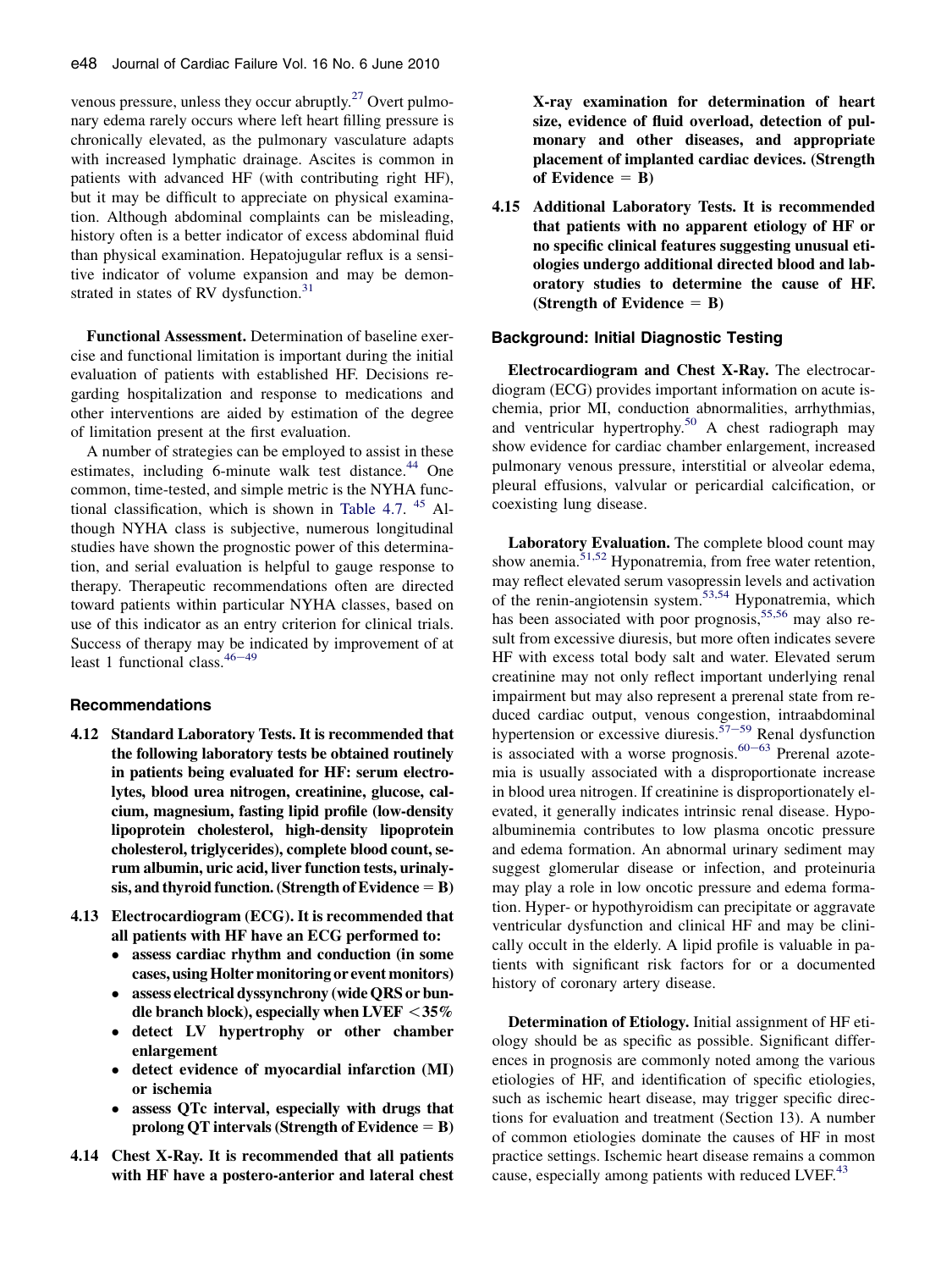### Background: Common Etiologic Factors

Coronary Artery Disease. Patients with evidence of a MI, coronary artery bypass graft surgery, or percutaneous angioplasty or patients who have coronary artery narrowing of greater than 70% in at least 1 artery are most likely to have an ischemic cardiomyopathy.<sup>[64](#page-11-0)</sup> On the other hand, the mere presence of atherosclerotic coronary artery disease may not necessarily explain the underlying etiology if cardiac dysfunction is out of proportion to the degree of coronary artery disease. Patients with initially established non-ischemic cardiomyopathy can also develop progressive coronary artery disease, leading to adverse clinical outcomes, such as sudden cardiac death.

Hypertension. Population-based analyses have shown hypertension to be the most important populationattributable risk for  $HF^{5,65}$  $HF^{5,65}$  $HF^{5,65}$  Hypertensive or previously hypertensive patients with a non-dilated left ventricle, preserved LVEF, left atrial enlargement, and concentric LV hypertrophy are most likely to have hypertension as the principal etiology for HF. Among all hypertensive patients with HF, elevated blood pressure should be presumed to contribute to both the cardiovascular pathology and ongoing clinical manifestations of the disease.

The assignment of hypertension as an etiology, particularly of LV systolic dysfunction, has been challenged of late. Clearly, hypertension often is associated with ischemic heart disease and typically is not considered primary in these cases. Documentation of the presence of hypertension may be difficult in many cases of apparently idiopathic cardiomyopathy unless the medical history is carefully reviewed. Many patients with a history of hypertension will not be hypertensive when presenting with systolic dysfunction. Likewise, hypertension may emerge as ventricular function improves with institution of proper medical therapy. In any event, close observation for the development of hypertension is warranted during follow-up.

Alcoholic Cardiomyopathy. Careful history should be directed to determining the quantity of alcohol consumption. In the absence of a clear alternative, an alcoholic etiology is likely among patients with a dilated left ventricle and history of consuming excessive amounts of alcohol.

Valvular Disease. In patients with chronic valvular disease, physical findings may not be characteristic because of low cardiac output. This is especially true of patients with ''low gradient aortic stenosis.'' A history of known valvular or rheumatic heart disease should be sought. Detection of occult valvular disease is one reason for the importance of routine echocardiography as part of the evaluation process.

Idiopathic and Familial Dilated Cardiomyopathy. A number of patients have no apparent cause for their HF despite careful clinical evaluation. The label idiopathic cardiomyopathy represents a diagnosis of exclusion, and less common causes should be sought as indicated below. A family history of cardiomyopathy should be solicited, especially if non-ischemic cardiomyopathy is associated with conduction system disease and arrhythmias. A finding of idiopathic cardiomyopathy might warrant cardiovascular testing in first- and second-degree relatives.  $66-68$  $66-68$  Apical ballooning (''tako-tsubo'') cardiomyopathy is a transient syndrome with profound anteroapical dysfunction of unclear etiology and associated with emotional stress or high catecholamines surge. Table 4.8 lists physical and laboratory findings that can point to less common etiologies.

Table 4.8. Physical Examination Findings Related to Etiology

| Physical Examination        | Findings and Implications                                                                                                                                                                                                                                                                                                                                                                                     |
|-----------------------------|---------------------------------------------------------------------------------------------------------------------------------------------------------------------------------------------------------------------------------------------------------------------------------------------------------------------------------------------------------------------------------------------------------------|
| Skin                        | Pigmentation: iron overload<br>Lipid deposits: hyperlipidemia<br>Spider angiomata: liver disease<br>Easy bruisability, nail pitting, amyloidosis                                                                                                                                                                                                                                                              |
|                             | Cushingoid features: glucocorticoid excess<br>Skin laxity: pseudoxanthoma elasticum<br>Rash: pellagra                                                                                                                                                                                                                                                                                                         |
|                             | Malar rash of discoid: lupus<br>Sclerodactyly or skin tightening: CREST or<br>scleroderma                                                                                                                                                                                                                                                                                                                     |
| Lymph nodes<br>Thyroid      | Adenopathy: sarcoidosis; lymphoma<br>Modularity enlargement: hyper- or<br>hypothyroidism                                                                                                                                                                                                                                                                                                                      |
| Jugular veins<br>Heart rate | Kussmaul sign: constriction or restriction<br>Resting tachycardia: a very rapid ventricular<br>response to atrial fibrillation or persistent<br>tachyarrhythmia may suggest a tachycardia-<br>induced cardiomyopathy                                                                                                                                                                                          |
| Carotids                    | Delayed upstroke: aortic stenosis<br>Bifid carotid contour: may suggest hypertrophic<br>cardiomyopathy<br>Carotid bruits may suggest associated<br>atherosclerotic disease                                                                                                                                                                                                                                    |
| Cardiac palpation           | Hyperdynamic, laterally displaced apical<br>impulse: LV volume overload (aortic or mitral<br>regurgitation), an adynamic point of maximal<br>impulse suggests a dilated cardiomyopathy.<br>These displaced PMI findings are usually<br>accompanied by an S3 gallop                                                                                                                                            |
| Cardiac auscultation        | Murmurs: specific valvular pathologies of aortic<br>stenosis, aortic regurgitation, mitral stenosis<br>and mitral regurgitation may be present<br>indicating the potential etiology. Elevation of<br>diastolic pressures may lessen traditional<br>murmurs of regurgitation and low cardiac<br>output may lessen traditional murmurs of<br>stenosis<br>Diastolic knock: pericardial disease                   |
| Extremities                 | Diastolic plop: thrombus or atrial myxoma<br>Cyanosis: may be a manifestation of extreme<br>low output state or right to left shunting<br>through a congenital defect<br>Bounding peripheral pulse and a Quincke's sign:<br>suggest wide pulse pressure and may be clues<br>to hyperthyroidism, aortic regurgitation, AV<br>fistula<br>Warm extremities and high cardiac output:<br>beriberi, hyperthyroidism |

Familial Hypertrophic Cardiomyopathy. Hypertrophic cardiomyopathy is an autosomal dominant condition with both genotypic and phenotypic variability, and patients with this condition may present with dyspnea or syncope.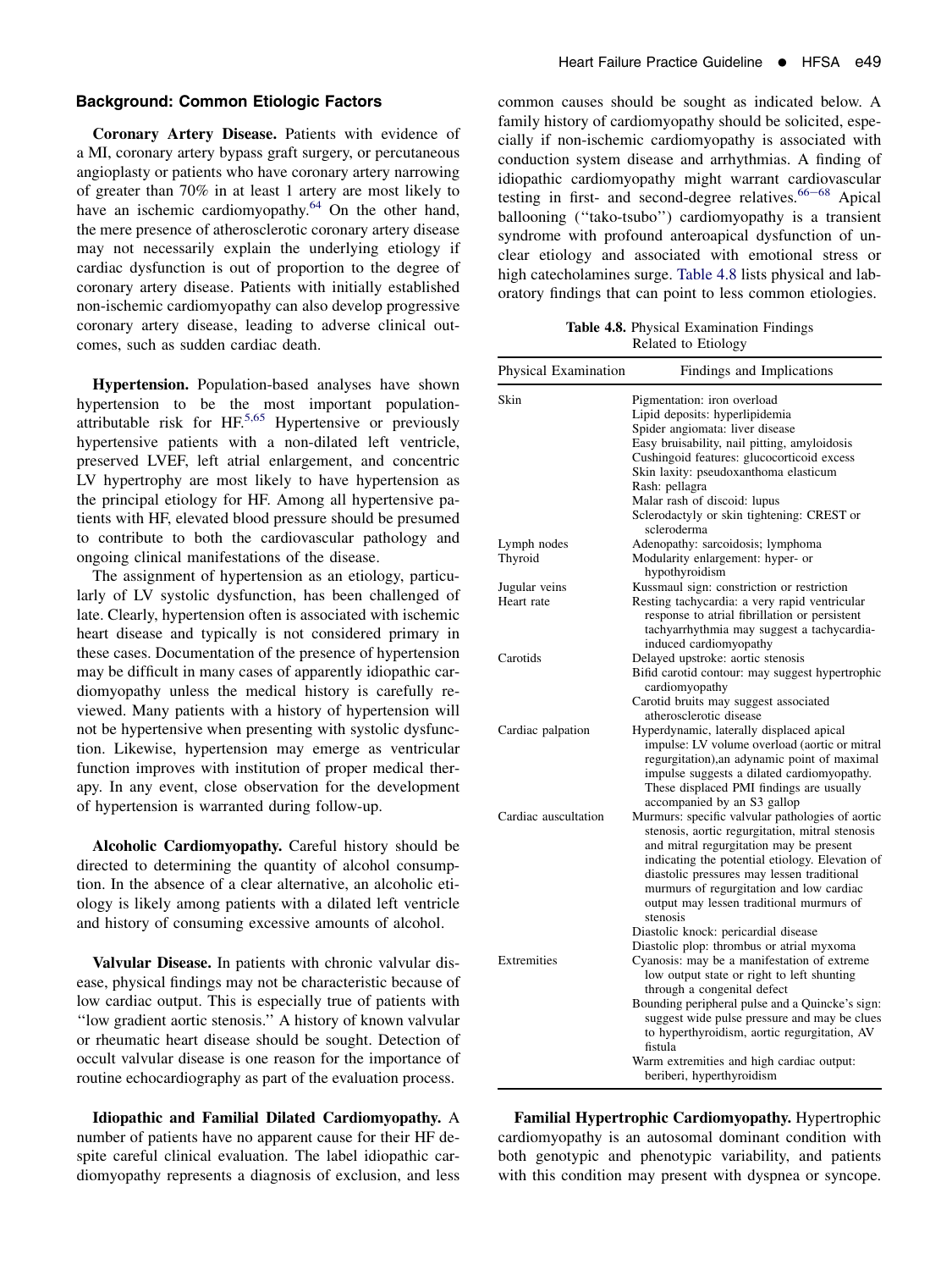Echocardiography is an effective diagnostic approach. Genetic testing is often indicated.<sup>[68](#page-11-0)</sup>

Peripartum Cardiomyopathy. HF occurring 1 month before or within 5 months of delivery, with no prior patient history of heart disease or other etiology of cardiomyopathy, is generally labeled peripartum cardiomyopathy.

Chagas Cardiomyopathy. In patients from Latin America presenting with electrocardiographic and echocardiographic manifestations of ''ischemic'' cardiomyopathy, but who are found to have no significant coronary artery disease on angiography, the diagnosis of Chagas cardiomyopathy should be considered, and Trypanosoma Cruzi titers checked, if they come from an endemic region (e.g., Central or South America).

Endocrine Abnormalities. Pheochromocytoma should be considered in patients with hypertension that is particularly difficult to manage or is characterized by severe fluctuations in blood pressure. Because hypo- or hyperthyroidism can exacerbate HF and, on rare occasion, can represent the principal cause of HF, thyroid-stimulating hormone should be measured. Acromegaly is a rare, but well-recognized, finding in cardiomyopathy and may be uncovered by obtaining a history of increase in jaw, hand, or foot size, or by comparison of the patient's current features with dated photographs. Diabetes mellitus is commonly associated with the development of HF, especially in those with microvascular diseases such as retinopathy or microalbuminuria.<sup>[69](#page-11-0)</sup> Diabetes mellitus can contribute directly to the development of HF, via its role as a risk factor for coronary artery disease, or secondary to diabetic agents such as thiazolidinediones that cause fluid retention (see Section 3 for a full discussion of the contribution of diabetes to the development of HF).

Cardiotoxin Exposure. Anthracyclines and occasionally other anti-cancer agents may result in cardiomyopathy, depending on the dose received.<sup>70,71</sup> In rare cases, sulphur containing drugs and a number of other agents, including some antibiotics, may initiate an allergic inflammatory reaction leading to eosinophilic myocarditis and decline in heart function.<sup>[72](#page-11-0)</sup> Dating the onset of HF to the initiation of these agents will be helpful.

Radiation Therapy. Chest radiation can affect all cardiac structures, including the pericardium, myocardium, coronary arteries and heart valves, and result in a constrictive/restrictive cardiomyopathy, valvular heart disease and/or ischemic heart disease. Ideally, evaluation and management of radiationinduced heart disease should involve a HF specialist and/or cardiac surgeon with expertise in cardio-oncology. $\frac{73}{2}$ 

Exposure to Illicit Drugs. The use of stimulant drugs such as cocaine a[nd me](#page-11-0)thamphetamine may lead to the development of HF. $^{74-77}$  Patients should be educated on the cardiovascular risks of using these agents.

Drugs Associated With HF Exacerbation. Some pharmacologic agents, including selected calcium channel blockers and antiarrhythmics, may depress cardiac function and increase the likelihood of HF or exacerbation of preex-istent or subclinical heart dysfunction.<sup>[78,79](#page-12-0)</sup> NSAIDs have been associated with an increased risk of HF hospitalization, and they should be recognized as a causative factor for HF exacerbation and avoided in these patients.<sup>[80](#page-12-0)</sup> Thiazelinediones and pregabalin are also associated with fluid retention in patients with HF, and they are not recommen-ded in patients with symptomatic HF.<sup>[81,82](#page-12-0)</sup> Tumor necrosis factor antagonists have also been associated with new onset and/or exacerbation of existing HF.<sup>83</sup>

Connective Tissue Disorders. Systemic lupus erythematosus, scleroderma, and other connective tissue disorders may represent a cause of HF. Vasculitis, hypertension, systemic lupus erythematosus, pericardial involvement, and renal impairment all may contribute to the syndrome of HF. Scleroderma may be associated with myocardial fibrosis with restrictive physiology. In the presence of characteristic skin changes, arthritis, or other organ system involvement, serum antinuclear antibody and rheumatoid factor should be measured.

Toxin Exposure. Lead, arsenic, and cobalt are three toxins that may cause progressive myocardial dysfunction. A history of consumption of lead paint or drinking of well water may provide clues to this unusual cause.

Myocarditis (see also section 16). Rapidly progressive cardiomyopathy, including a rapidly deteriorating clinical condition, should raise suspicion of active myocarditis, including giant cell myocarditis, and represents an indication for consideration of endomyocardial biopsy[.84](#page-12-0) Myocarditis may be characterized with a subclinical onset or gradual deterioration. Hepatitis C or HIV infection may be a cause of myocarditis, and there should be a low threshold for measurement of viral serology. $85-88$  $85-88$ 

Nutritional Deficiencies. Beriberi (thiamine deficiency) may appear in individuals on fad diets or those hospitalized in intensive care units receiving inadequate nutrition. Patients with protein-losing enteropathy due to right HF may develop thiamine deficiency. Selenium deficiency has been recognized as a potential etiology.

Amyloidosis. HF with preserved LVEF and minimal or no LV dilatation, coupled with increased LV and RV wall thickness by echocardiogram, despite normal or diminished QRS voltage on ECG, should raise suspicion of amyloidosis.<sup>[89](#page-12-0)</sup> Serum and urine immunoelectrophoresis should be performed, along with measurement of serum free light chains, and confirmation with endomyocardial biopsy (and in some cases genotyping) may be warranted to determine the presence and subtype of amyloidosis involved as they may have different prognosis and management strategies. In particular, specific testing for the presence of transthyretin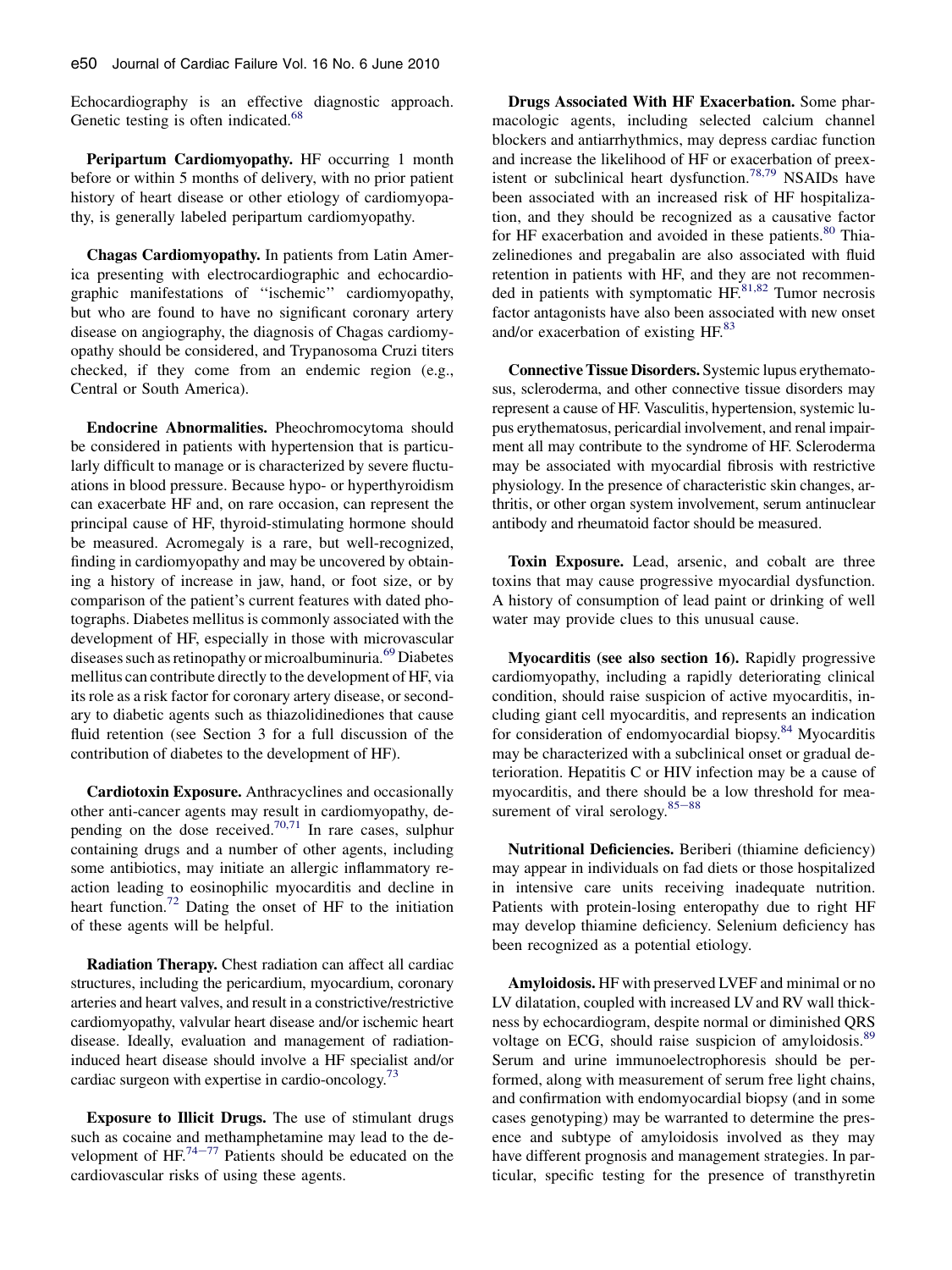deposition (familial or wild-type) may identify subtypes that are amenable to transplantation considerations. Cardiac magnetic resonance imaging (MRI) can also aid with the diagnosis and prognosis of cardiac amyloidosis.

Hemoglobinopathies. Repeated transfusions from chronic hemolytic anemia may result in iatrogenic iron overload.

High Output States. Hyperthyroidism, arteriovenous (AV) malformations (rarely), large AV fistulas used for dialysis, or sepsis may result in severe volume overload and high output failure, characterized by preserved LVEF with increased ventricular volumes. HF related to sepsis and other critical acute illnesses is usually a result of transient LV dysfunction that is often self-resolving.

Tachycardia Mediated Cardiomyopathy. Several types of tachycardias including ectopic atrial tachycardia, permanent junctional reciprocating tachycardia (PJRT) using an accessory pathway, atrial fibrillation with a rapid ventricular response, incessant idiopathic ventricular tachycardias, and frequent premature ventricular beats have been associated with the development of a reversible dilated cardiomyopathy. Although conclusive studies are lacking to determine the upper limit of heart rate that may be associated with the development of a cardiomyopathy, a general consensus is that persistent tachycardia  $>110$  beats per minute is required to induced cardiomyopathy. In addition, frequent premature ventricular contractions (PVCs) (20-30% of all beats or  $> 10,000$  per 24 hour)<sup>[90,91](#page-12-0)</sup> may also be associated with the development of cardiomyopathy.<sup>[92,93](#page-12-0)</sup> The optimal level of rate control to prevent the development of cardiomyopathy in patients with atrial fibrillation is not known. In general, a resting ventricular response of 60 to 80 beats per minute and a ventricular response between 90-115 beats per minute during moderate exercise have been suggested. $94$  The AFFIRM (Atrial Fibrillation Follow-up Investigation of Rhythm Management) trial targeted heart rates of  $\leq 80$ bpm at rest,  $\leq$ 110 bpm during a 6 minute walk test, or an average heart rate of 100 beats per minute over at least 18 hours of continuous ambulatory monitoring.<sup>[95](#page-12-0)</sup>

Sarcoidosis. Sarcoid can mimic many things; it commonly is associated with conduction abnormalities and ventricular tachyarrhythmias. Hilar lymphadenopathy may be a clue to the diagnosis of sarcoidosis. It can be confirmed by endomyocardial biopsy, although false negatives are frequent and a negative biopsy does not exclude a diagnosis of sarcoidosis. Cardiac MRI or specialized positron emission tomogra $phy$  – computed tomography (PET-CT) protocols may help to determine the presence of inflammation.

Hemochromatosis. In the setting of dilated cardiomyopathy, darkened skin, and diabetes, hemochromatosis should be excluded using ferritin. In acute inflammatory states, when ferritin is elevated, other tests, such as iron, iron saturation, and total iron-binding capacity, may be considered.

Cardiac MRI may provide reliable accuracy in determining cardiac involvement of iron deposition.

### Recommendations

- 4.16 Evaluation of myocardial ischemia is recommended in those who develop new-onset LV systolic dysfunction especially in the setting of suspected myocardial ischemia or worsening symptoms with pre-existing CAD. The choice of testing modality should depend on the clinical suspicion and underlying cardiac risk factors. Coronary angiography should be considered when pre-test probability of underlying ischemic cardiomyopathy is high and an invasive coronary intervention may be considered. (See Section 13 for specific clinical situations and Strength of Evidence)
- 4.17 Exercise testing for functional capacity is not recommended as part of routine evaluation in patients with HF. Specific circumstances in which maximal exercise testing with measurement of expired gases should be considered include:
	- Assessing disparity between symptomatic limitation and objective indicators of disease severity
	- Distinguishing non HF-related causes of functional limitation, specifically cardiac versus pulmonary
	- $\bullet$  Considering candidacy for cardiac transplantation or mechanical circulatory support
	- $\bullet$  Determining the prescription for cardiac rehabilitation
	- Addressing specific employment capabilities (Strength of Evidence  $= C$ )

## **Background**

Treadmill exercise testing, with or without measurement of oxygen uptake, to assess functional capacity is not routinely required in the evaluation of patients with a known diagnosis of HF. Nevertheless, there are a number of clini-cal circumstances in which such testing is beneficial.<sup>[96](#page-12-0)</sup> Exertional dyspnea and exercise intolerance may be due to noncardiac causes, especially pulmonary. When there is a disparity between symptoms and objective findings of HF, exercise testing with measurement of expired gases to determine peak oxygen consumption may be useful.

Measurement of peak oxygen uptake may be of assistance in determining candidacy for cardiac transplantation by quantifying functional limitation and adding prognostic information. $97$  There is no uniform agreement on a cutoff in peak oxygen uptake that constitutes an absolute criterion for candidacy for transplantation. A value of  $\langle 10 \text{ mL } \Omega_2 \rangle$ kg/min denotes severe functional incapacity and poor prognosis, whereas a value of  $\langle 14 \text{ mL O}_2 \text{ kg/min}$  indicates a patient with underlying advanced HF in whom advanced therapeutic options such as transplantation or ventricular as-sist devices may be considered.<sup>[98](#page-12-0)</sup> The test should be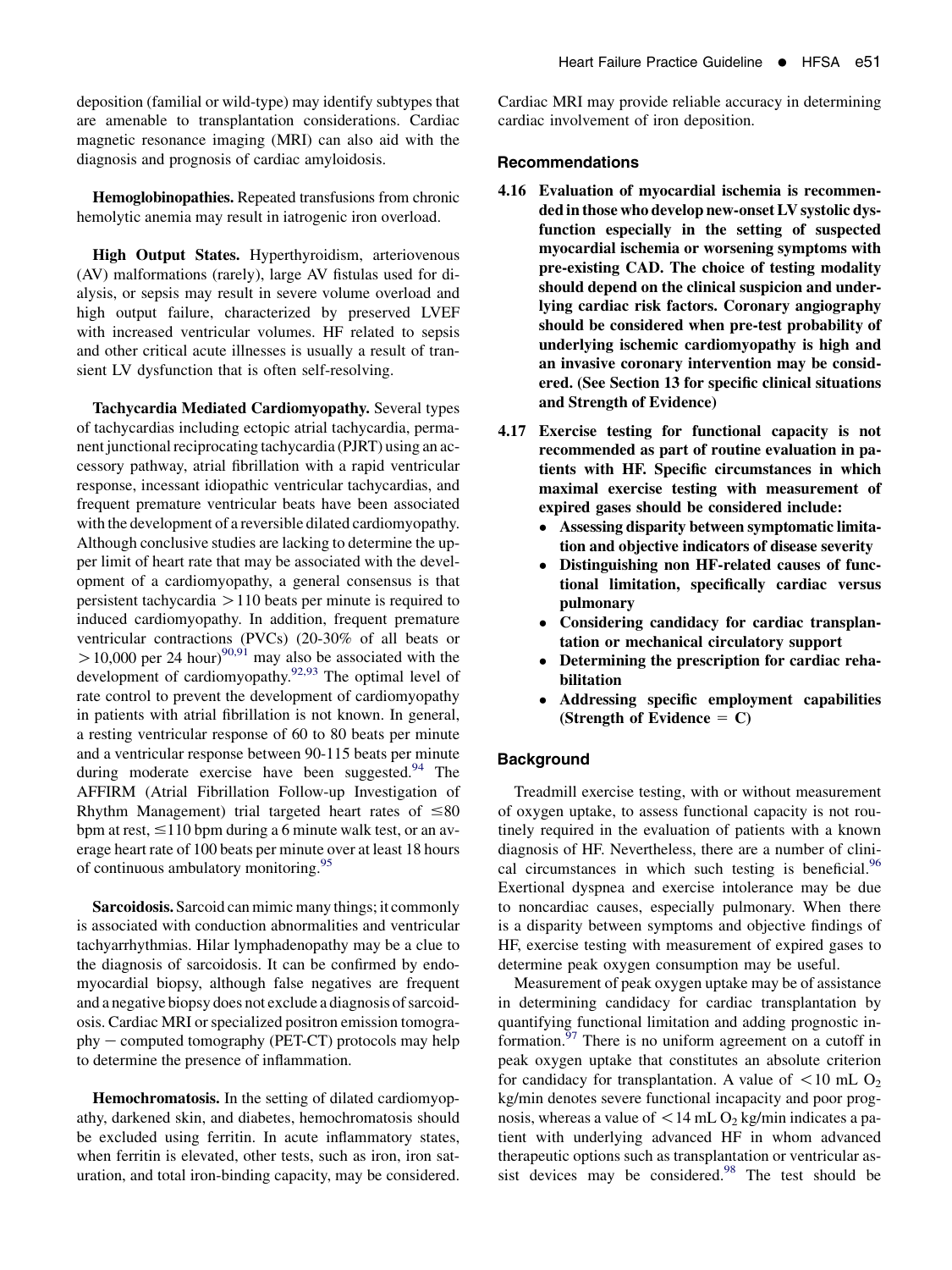performed after optimizing medical therapy. Several studies suggest that measuring peak oxygen uptake may be less use-ful in predicting prognosis in patients on beta blockers.<sup>[99,100](#page-12-0)</sup> It is commonly recognized that women have lower peak oxygen uptake than men. In younger individuals  $(< 50$  years of age) and women, percent of predicted peak  $VO<sub>2</sub> \le 50\%$ , or a minute ventilation equivalent of carbon dioxide production slope (VE/VCO<sub>2</sub>) of  $>$  35 are also indicators of poor prognosis and can be considerations for transplant candidacy.<sup>98</sup> In obese subjects a calculation of  $VO<sub>2</sub>$  by lean body mass may also be helpful. $98$ 

### Common Errors in Initial Assessment

General History. Historical information should be welldocumented wherever possible. For example, electrocardiographic or enzyme evidence of prior MI should be reviewed, rather than relying on the patient's description of the event. Early symptoms of HF, such as cough and rales, often are incorrectly attributed to respiratory infection. Specific evidence should be sought to confirm or refute the diagnosis.

Physical Examination. There are a number of ways in which the patient's volume status may be misjudged. Rales may be due to pulmonary disease, rather than pulmonary edema. Conversely, severe chronic volume overload may occur in the absence of pulmonary rales. Edema may be due to venous stasis disease or medications such as calcium channel blockers, rather than volume overload. Assessment of jugular venous pressure and its wave form is invaluable in the accurate assessment of volume status. However, the absence of evidence of volume overload on examination does not exclude the possibility of severe functional impairment related to HF. In addition, patients may have volume expansion and yet not manifest rales on chest examination. Cardiac murmurs may vary significantly depending upon the patient's volume status. Decreased murmur intensity may be due to elevated filling pressures or low cardiac output.

#### Recommendation

4.18 Routine endomyocardial biopsy is not recommended in cases of new-onset HF. Endomyocardial biopsy should be considered in patients with rapidly progressive clinical HF or ventricular dysfunction, despite appropriate medical therapy. Endomyocardial biopsy also should be considered in patients suspected of having myocardial infiltrative processes, such as sarcoidosis or amyloidosis, or in patients with malignant arrhythmias out of proportion to LV dysfunction, where sarcoidosis and giant cell myocarditis are considerations. (Strength of Evidence  $= C$ )

# **Background**

In patients who present with rapidly progressive signs and symptoms of HF and ventricular dysfunction (often

associated with a dilated left ventricle and new ventricular arrhythmias or conduction abnormalities) and are poorly responsive to appropriate medical therapy, the diagnosis of giant cell myocarditis should be considered. Retrospective data suggest that this disease is associated with high mortality rates and that it may respond to immunosuppression.<sup>84,101</sup> Clinical trials performed in patients with more common forms of lymphocytic myocarditis have failed to demonstrate a clinical benefit from immunosuppressive therapy, and these patients have a high rate of spontaneous recovery.[102,103](#page-12-0) Other clinical scenarios that may warrant considerations for endomyocardial biopsy including suspicion for eosinophilic/hypersensitivity myocarditis or drug-induced cardiomyopathy, and the confirmation of infiltrative cardiomyopathies, such as amyloidosis (systemic or transyretin) or sarcoidosis, or suspected forms of cardiomyopathies, such as glycogen storage disease.  $^{104}$  $^{104}$  $^{104}$ 

# Follow-Up Evaluation

#### Recommendation

4.19 It is recommended that clinical evaluation at each follow-up visit include determination of the elements listed in Table 4.9. (Strength of Evidence  $=$  B).

> These assessments should include the same symptoms and signs assessed during the initial evaluation. (Strength of Evidence  $=$  B)

| <b>Table 4.9.</b> Elements to Determine at Follow-Up |  |
|------------------------------------------------------|--|
| Visits of HF Patients                                |  |

Functional capacity and activity level

Changes in body weight

Patient understanding of and adherence with dietary sodium restriction Patient understanding of and adherence with medical regimen History of arrhythmia, syncope, presyncope, palpitation or ICD discharge Adherence and response to therapeutic interventions

The presence or absence of exacerbating factors for HF, including worsening ischemic heart disease, hypertension, and new or worsening valvular disease

### **Background**

Volume Assessment. Determination of serial changes in volume status is a critical part of the follow-up of the patient with HF. Ongoing efforts to achieve diuresis may be underway as part of the management plan. Diuretic therapy can be difficult to adjust, and identifying the optimal maintenance dose can be challenging. States of persistent fluid overload or excessive weight loss are common. Restriction of dietary sodium intake is a key factor in optimizing fluid balance. Improved adherence to dietary sodium restriction may result in significant negative fluid balance, mandating adjustment of diuretic therapy.

Pharmacologic Therapy. The difficulty associated with maintaining an appropriate pharmacologic regimen in patients with HF is well known, even when the patient has experienced clinical benefit from specific medications. Economic factors, polypharmacy, side effects, and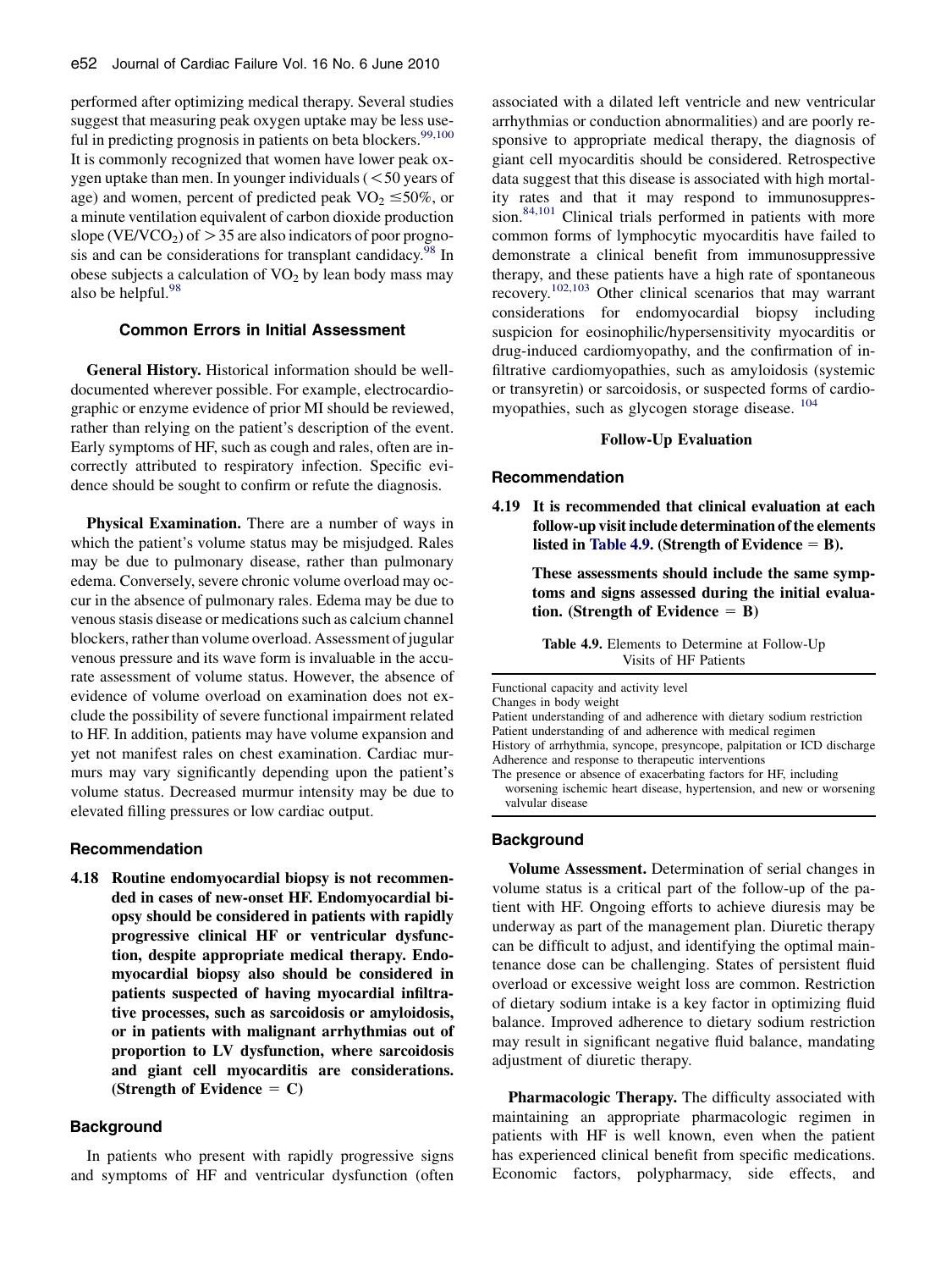misperceptions concerning the relationship of medications to specific somatic feelings all limit adherence with chronic medical regimens. Careful review of current medications may uncover lack of adherence and also detect use of over-the-counter medications that may be detrimental.

### Recommendation

- 4.20 In the absence of deteriorating clinical presentation, repeat measurements of ventricular volume and LVEF should be considered in these limited circumstances:
	- When a prophylactic implantable cardioverter defibrillator (ICD) or cardiac resynchronization therapy device and defibrillator (CRT-D) placement is being considered in order to determine that LVEF criteria for device placement are still met after medical therapy (Strength of Evidence  $=$  B)
	- When patients show substantial clinical improvement (for example, in response to beta blocker treatment or following pregnancy in patients with peripartum cardiomyopathy). Such change may denote improved prognosis, although it does not in itself mandate alteration or discontinuation of specific treatments (see Section 7). (Strength of Evidence  $= C$ )
	- In alcohol and cardiotoxic substance abusers who have discontinued the abused substance. (Strength of Evidence  $= C$ )
	- In patients receiving cardiotoxic chemotherapy. (Strength of Evidence  $=$  B)

Repeat determination of LVEF is usually unnecessary in patients with previously documented LV dilatation and low LVEF who manifest worsening signs or symptoms of HF, unless the information is needed to justify a change in patient management (such as surgery or device implantation). (Strength of Evidence  $= C$ )

# Background

Follow-Up Assessment of Ventricular Function. There generally is no reason for repeat echocardiography unless it is anticipated that findings will prompt a change in therapy. There is no evidence that changes in LV volume or LVEF warrant modifications in therapy with drugs such as ACE inhibitors or beta blockers. However, the substantial improvement or normalization in LV volumes and LVEF often seen with beta blocker treatment is associated with improved prognosis, and patients deserve this information. It is reasonable to consider repeat echocardiography for this purpose at least 3 or more months after initiation of beta blockade, particularly if the patient has manifested improvement in signs and symptoms of HF.

In patients with previously documented ventricular dilatation and reduced LVEF, repeat measurement should be

considered if the finding of further reduction in LVEF is likely to prompt additional treatment. A good example is the patient manifesting progressive signs and symptoms of HF who might be listed for cardiac transplantation if further worsening of LVEF is not prevented.

### Recommendation

4.21 It is recommended that reevaluation of electrolytes and renal function occur at least every 6 months in clinically stable patients and more frequently following changes in therapy or with evidence of change in volume status. More frequent assessment of electrolytes and renal function is recommended in patients with severe HF, those receiving high doses of diuretics, those on aldosterone antagonists, and those who are clinically unstable. (Strength of Evidence  $= C$ )

See Section 7 for recommendations for patients on an aldosterone receptor antagonist.

### **Background**

The approach to laboratory assessment during follow-up must be individualized. Circumstances requiring more frequent monitoring of renal function and electrolytes include severe HF, changes in volume status or worsening signs and symptoms of HF, diabetes, prescription of an aldosterone antagonist, and initiation or active adjustment of ACE inhibitors or diuretics. Moderate to severe renal dysfunction is common in patients with HF and reduced LVEF and in patients with HF and preserved LVEF, and it may be associated with hyperkalemia. Diabetics, elderly and patients with chronic renal insufficiency are at particular risk for hyperkalemia and require more frequent laboratory monitoring during follow-up.

The role of serial measurements of cardiac biomarkers remains controversial, although some studies have suggested that sequential monitoring may provide useful risk prediction, $105$  even though the precise test ranges and fre-quencies have not yet been established.<sup>[106](#page-12-0)</sup> The role of BNP and NT-proBNP in risk stratification has been very consistent, although the majority of studies have demonstrated the value of a single-point measurement as it relates to long-term outcomes. The STARS-BNP (Systolic Heart Failure Treatment Supported by BNP) study demonstrated a significant reduction in HF death or HF hospitalization for patients randomized to BNP-guided therapy.<sup>[107](#page-12-0)</sup> Other studies of biomarker-guided therapeutic management of HF have not demonstrated improved clinical outcomes associated with this approach as compared to standard clinical management, although some benefits have been found in specific subgroups such as those  $\langle 75 \rangle$  years of age and in patients whose NT-proBNP were consistently below target levels during follow-up.[108,109](#page-12-0) The incremental value of serial BNP testing solely for the purpose of risk stratification has not been established.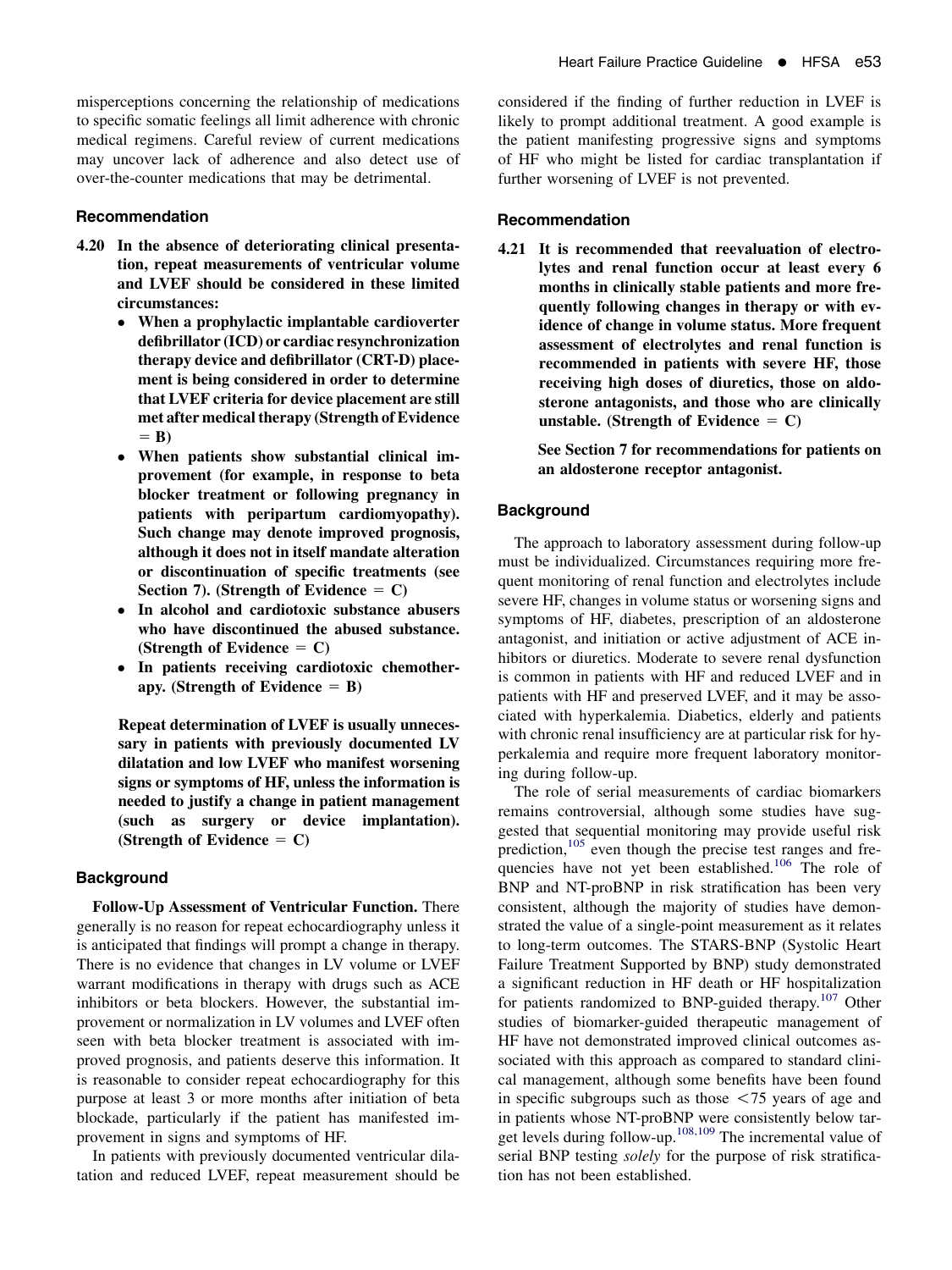### **References**

- <span id="page-10-0"></span>1. Francis G, Tang WH. Clinical evaluation of heart failure. In: Mann D, editor. A Companion to Braunwald's Heart Disease. Philadelphia: WB Saunders Co; 2003. p.  $506-26$ .
- 2. Bahrami H, Bluemke DA, Kronmal R, Bertoni AG, Lloyd-Jones DM, Shahar E, et al. Novel metabolic risk factors for incident heart failure and their relationship with obesity: the MESA (Multi-Ethnic Study of Atherosclerosis) study. J Am Coll Cardiol 2008;51:1775-83.
- 3. Cheung N, Wang JJ, Rogers SL, Brancati F, Klein R, Sharrett AR, et al. Diabetic retinopathy and risk of heart failure. J Am Coll Cardiol 2008;51:1573-8.
- 4. Dhingra R, Sesso HD, Kenchaiah S, Gaziano JM. Differential effects of lipids on the risk of heart failure and coronary heart disease: the Physicians' Health Study. Am Heart J 2008;155:869-75.
- 5. Ekundayo OJ, Allman RM, Sanders PW, Aban I, Love TE, Arnett D, et al. Isolated systolic hypertension and incident heart failure in older adults: a propensity-matched study. Hypertension 2009;53:  $458 - 65$ .
- 6. Ingelsson E, Arnlov J, Lind L, Sundstrom J. Metabolic syndrome and risk for heart failure in middle-aged men. Heart 2006;92:  $1409 - 13$ .
- 7. Kaplan RC, McGinn AP, Pollak MN, Kuller L, Strickler HD, Rohan TE, et al. High insulinlike growth factor binding protein 1 level predicts incident congestive heart failure in the elderly. Am Heart J 2008;155:1006-12.
- 8. Kenchaiah S, Sesso HD, Gaziano JM. Body mass index and vigorous physical activity and the risk of heart failure among men. Circulation  $2009:119:44-52.$
- 9. Lee DS, Massaro JM, Wang TJ, Kannel WB, Benjamin EJ, Kenchaiah S, et al. Antecedent blood pressure, body mass index, and the risk of incident heart failure in later life. Hypertension 2007;50:869-76.
- 10. Kenchaiah S, Evans JC, Levy D, Wilson PW, Benjamin EJ, Larson MG, et al. Obesity and the risk of heart failure. N Engl J Med 2002;347:305-13.
- 11. Haider AW, Larson MG, Franklin SS, Levy D. Systolic blood pressure, diastolic blood pressure, and pulse pressure as predictors of risk for congestive heart failure in the Framingham Heart Study. Ann Intern Med 2003;138:10-6.
- 12. Bibbins-Domingo K, Pletcher MJ, Lin F, Vittinghoff E, Gardin JM, Arynchyn A, et al. Racial differences in incident heart failure among young adults. N Engl J Med 2009;360:1179-90.
- 13. Qin JX, Shiota T, Thomas JD. Determination of left ventricular volume, ejection fraction, and myocardial mass by real-time threedimensional echocardiography. Echocardiography  $2000;17:781-6$ .
- 14. Elesber AA, Redfield MM. Approach to patients with heart failure and normal ejection fraction. Mayo Clin Proc 2001;76:1047-52.
- 15. Fonarow GC, Stough WG, Abraham WT, Albert NM, Gheorghiade M, Greenberg BH, et al. Characteristics, treatments, and outcomes of patients with preserved systolic function hospitalized for heart failure: a report from the OPTIMIZE-HF Registry. J Am Coll Cardiol 2007;50:768-77.
- 16. Massie BM, Carson PE, McMurray JJ, Komajda M, McKelvie R, Zile MR, et al. Irbesartan in patients with heart failure and preserved ejection fraction. N Engl J Med  $2008;359:2456-67$ .
- 17. Owan TE, Hodge DO, Herges RM, Jacobsen SJ, Roger VL, Redfield MM. Trends in prevalence and outcome of heart failure with preserved ejection fraction. N Engl J Med  $2006;355:251-9$ .
- 18. Hill SA, Balion CM, Santaguida P, McQueen MJ, Ismaila AS, Reichert SM, et al. Evidence for the use of B-type natriuretic peptides for screening asymptomatic populations and for diagnosis in primary care. Clin Biochem  $2008;41:240-9$ .
- 19. Silver MA, Maisel A, Yancy CW, McCullough PA, Burnett JC Jr, Francis GS, et al. BNP Consensus Panel 2004: A clinical approach for the diagnostic, prognostic, screening, treatment monitoring, and

therapeutic roles of natriuretic peptides in cardiovascular diseases. Congest Heart Fail  $2004:10:1-30$ .

- 20. Wright SP, Doughty RN, Pearl A, Gamble GD, Whalley GA, Walsh HJ, et al. Plasma amino-terminal pro-brain natriuretic peptide and accuracy of heart-failure diagnosis in primary care: a randomized, controlled trial. J Am Coll Cardiol 2003;42:1793-800.
- 21. Wang TJ, Larson MG, Levy D, Benjamin EJ, Leip EP, Omland T, et al. Plasma natriuretic peptide levels and the risk of cardiovascular events and death. N Engl J Med  $2004;350:655-63$ .
- 22. Vasan RS, Benjamin EJ, Larson MG, Leip EP, Wang TJ, Wilson PW, et al. Plasma natriuretic peptides for community screening for left ventricular hypertrophy and systolic dysfunction: the Framingham heart study. JAMA 2002;288:1252-9.
- 23. Tang WH, Francis GS, Morrow DA, Newby LK, Cannon CP, Jesse RL, et al. National Academy of Clinical Biochemistry Laboratory Medicine practice guidelines: Clinical utilization of cardiac biomarker testing in heart failure. Circulation 2007;116:e99-109.
- 24. Maisel AS, Krishnaswamy P, Nowak RM, McCord J, Hollander JE, Duc P, et al. Rapid measurement of B-type natriuretic peptide in the emergency diagnosis of heart failure. N Engl J Med  $2002;347:161-7$ .
- 25. McKie PM, Rodeheffer RJ, Cataliotti A, Martin FL, Urban LH, Mahoney DW, et al. Amino-terminal pro-B-type natriuretic peptide and B-type natriuretic peptide: biomarkers for mortality in a large community-based cohort free of heart failure. Hypertension 2006;  $47.874 - 80.$
- 26. Wasserman K. Dyspnea on exertion. Is it the heart or the lungs? JAMA 1982;248:2039-43.
- 27. Stevenson LW, Perloff JK. The limited reliability of physical signs for estimating hemodynamics in chronic heart failure. JAMA 1989;  $261:884-8.$
- 28. Felker GM, Cuculich PS, Gheorghiade M. The Valsalva maneuver: a bedside "biomarker" for heart failure. Am J Med 2006;119:  $117 - 22$ .
- 29. Drazner MH, Rame JE, Stevenson LW, Dries DL. Prognostic importance of elevated jugular venous pressure and a third heart sound in patients with heart failure. N Engl J Med 2001;345:574-81.
- 30. Perloff JK. The jugular venous pulse and third heart sound in patients with heart failure. N Engl J Med  $2001;345:612-4$ .
- 31. Wiese J. The abdominojugular reflux sign. Am J Med 2000;109:  $59 - 61.$
- 32. Januzzi JL, van KR, Lainchbury J, Bayes-Genis A, Ordonez-Llanos J, Santalo-Bel M, et al. NT-proBNP testing for diagnosis and short-term prognosis in acute destabilized heart failure: an international pooled analysis of 1256 patients: the International Collaborative of NT-proBNP Study. Eur Heart J 2006;27:330-7.
- 33. Januzzi JL Jr, Camargo CA, Anwaruddin S, Baggish AL, Chen AA, Krauser DG, et al. The N-terminal Pro-BNP investigation of dyspnea in the emergency department (PRIDE) study. Am J Cardiol 2005;95:  $948 - 54.$
- 34. Maisel AS, McCord J, Nowak RM, Hollander JE, Wu AH, Duc P, et al. Bedside B-Type natriuretic peptide in the emergency diagnosis of heart failure with reduced or preserved ejection fraction. Results from the Breathing Not Properly Multinational Study. J Am Coll Cardiol 2003;41:2010-7.
- 35. Redfield MM, Rodeheffer RJ, Jacobsen SJ, Mahoney DW, Bailey KR, Burnett JC Jr. Plasma brain natriuretic peptide concentration: impact of age and gender. J Am Coll Cardiol  $2002;40:976-82$ .
- 36. Mehra MR, Uber PA, Park MH, Scott RL, Ventura HO, Harris BC, et al. Obesity and suppressed B-type natriuretic peptide levels in heart failure. J Am Coll Cardiol 2004;43:1590-5.
- 37. Bayes-Genis A, Lloyd-Jones DM, van Kimmenade RR, Lainchbury JG, Richards AM, Ordonez-Llanos J, et al. Effect of body mass index on diagnostic and prognostic usefulness of amino-terminal pro-brain natriuretic peptide in patients with acute dyspnea. Arch Intern Med  $2007;167;400-7$ .
- 38. Wang TJ, Larson MG, Keyes MJ, Levy D, Benjamin EJ, Vasan RS. Association of plasma natriuretic peptide levels with metabolic risk factors in ambulatory individuals. Circulation 2007;115:1345-53.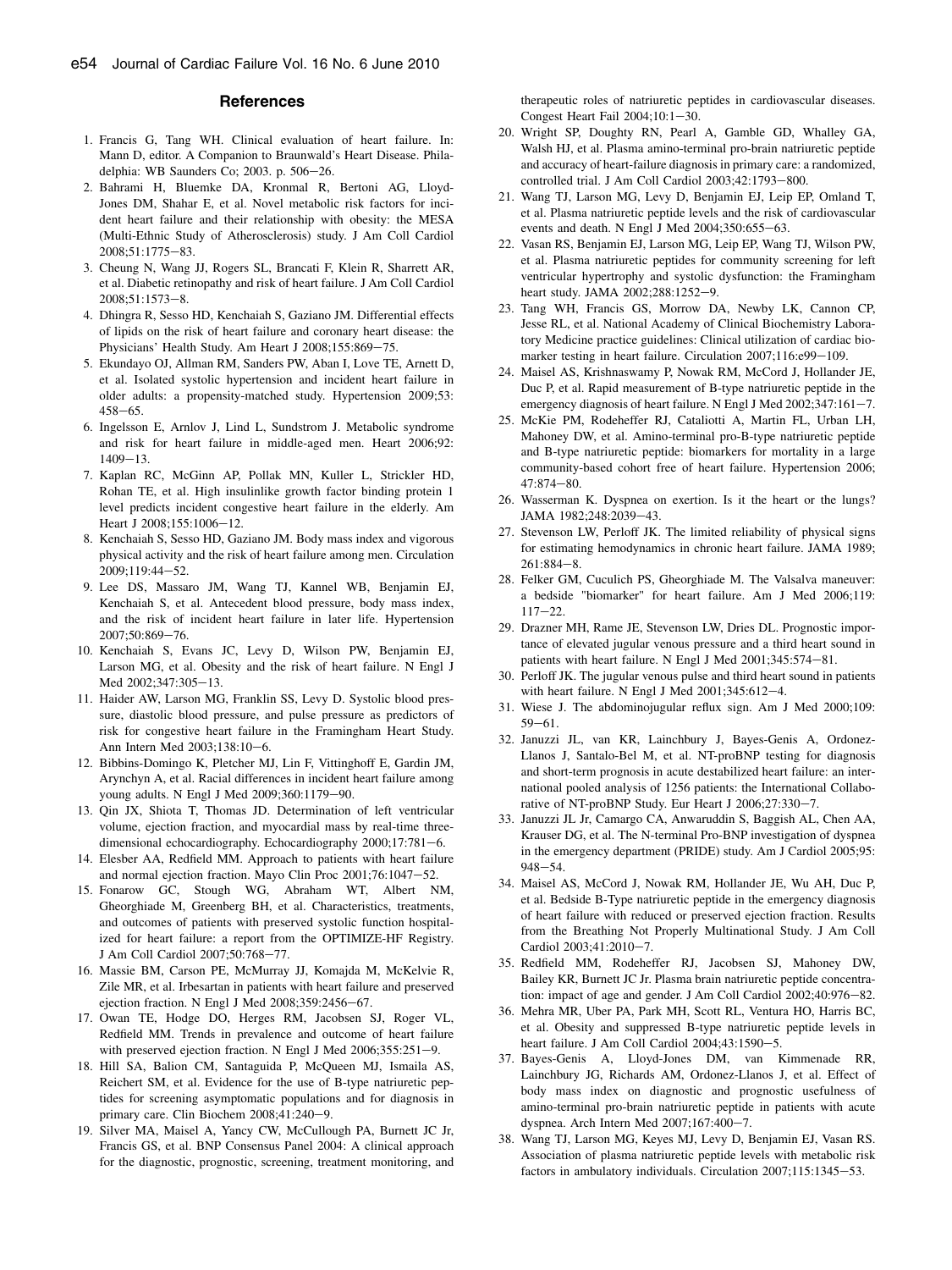- <span id="page-11-0"></span>39. Bradley TD, Floras JS. Sleep apnea and heart failure: Part I: obstructive sleep apnea. Circulation  $2003;107:1671-8$ .
- 40. Bradley TD, Floras JS. Sleep apnea and heart failure: Part II: central sleep apnea. Circulation  $2003;107:1822-6$ .
- 41. Javaheri S, Parker TJ, Liming JD, Corbett WS, Nishiyama H, Wexler L, et al. Sleep apnea in 81 ambulatory male patients with stable heart failure. Types and their prevalences, consequences, and presentations. Circulation 1998;97:2154-9.
- 42. Somers VK, White DP, Amin R, Abraham WT, Costa F, Culebras A, et al. Sleep apnea and cardiovascular disease: an American Heart Association/American College of Cardiology Foundation Scientific Statement from the American Heart Association Council for High Blood Pressure Research Professional Education Committee, Council on Clinical Cardiology, Stroke Council, and Council on Cardiovascular Nursing. J Am Coll Cardiol 2008;52:686-717.
- 43. Gheorghiade M, Bonow RO. Chronic heart failure in the United States: a manifestation of coronary artery disease. Circulation 1998:97:282-9.
- 44. Bittner V, Weiner DH, Yusuf S, Rogers WJ, McIntyre KM, Bangdiwala SI, et al. Prediction of mortality and morbidity with a 6-minute walk test in patients with left ventricular dysfunction. SOLVD Investigators. JAMA 1993;270:1702-7.
- 45. Criteria Committee of the New York heart Association. Nomenclature and criteria for diseases of the heart and great vessels. 9th ed. Boston: Little Brown and Co.; 1994.
- 46. Abdulla J, Pogue J, Abildstrom SZ, Kober L, Christensen E, Pfeffer MA, et al. Effect of angiotensin-converting enzyme inhibition on functional class in patients with left ventricular systolic dysfunction-a meta-analysis. Eur J Heart Fail 2006;8:90-6.
- 47. Cleland JG, Daubert JC, Erdmann E, Freemantle N, Gras D, Kappenberger L, et al. The effect of cardiac resynchronization on morbidity and mortality in heart failure. N Engl J Med 2005;352:  $1539 - 49.$
- 48. Hjalmarson A, Goldstein S, Fagerberg B, Wedel H, Waagstein F, Kjekshus J, et al. Effects of controlled-release metoprolol on total mortality, hospitalizations, and well-being in patients with heart failure: the Metoprolol CR/XL Randomized Intervention Trial in congestive heart failure (MERIT-HF). MERIT-HF Study Group. JAMA 2000:283:1295-302.
- 49. Hall SA, Cigarroa CG, Marcoux L, Risser RC, Grayburn PA, Eichhorn EJ. Time course of improvement in left ventricular function, mass and geometry in patients with congestive heart failure treated with beta-adrenergic blockade. J Am Coll Cardiol 1995;25:  $1154 - 61$ .
- 50. Stapleton JF, Segal JP, Harvey WP. The electrocardiogram of myocardopathy. Prog Cardiovasc Dis 1970;13:217-39.
- 51. Groenveld HF, Januzzi JL, Damman K, van WJ, Hillege HL, van Veldhuisen DJ, et al. Anemia and mortality in heart failure patients a systematic review and meta-analysis. J Am Coll Cardiol 2008;52:  $818 - 27.$
- 52. Tang WH, Tong W, Jain A, Francis GS, Harris CM, Young JB. Evaluation and long-term prognosis of new-onset, transient, and persistent anemia in ambulatory patients with chronic heart failure. J Am Coll Cardiol 2008;51:569-76.
- 53. Schrier RW. Molecular mechanisms of clinical concentrating and diluting disorders. Prog Brain Res 2008;170:539-50.
- 54. Schrier RW. Water and sodium retention in edematous disorders: role of vasopressin and aldosterone. Am J Med 2006;119:  $S47 - 53.$
- 55. Gheorghiade M, Rossi JS, Cotts W, Shin DD, Hellkamp AS, Pina IL, et al. Characterization and prognostic value of persistent hyponatremia in patients with severe heart failure in the ESCAPE Trial. Arch Intern Med 2007;167:1998-2005.
- 56. Gheorghiade M, Abraham WT, Albert NM, Gattis SW, Greenberg BH, O'Connor CM, et al. Relationship between admission serum sodium concentration and clinical outcomes in patients hospitalized for heart failure: an analysis from the OPTIMIZE-HF registry. Eur Heart J 2007;28:980-8.
- 57. Campbell RC, Sui X, Filippatos G, Love TE, Wahle C, Sanders PW, et al. Association of chronic kidney disease with outcomes in chronic heart failure: a propensity-matched study. Nephrol Dial Transplant 2009;24:186-93.
- 58. Mullens W, Abrahams Z, Francis GS, Sokos G, Taylor DO, Starling RC, et al. Importance of venous congestion for worsening of renal function in advanced decompensated heart failure. J Am Coll Cardiol 2009;53:589-96.
- 59. Mullens W, Abrahams Z, Skouri HN, Francis GS, Taylor DO, Starling RC, et al. Elevated intra-abdominal pressure in acute decompensated heart failure: a potential contributor to worsening renal function? J Am Coll Cardiol  $2008;51:300-6$ .
- 60. Dries DL, Exner DV, Domanski MJ, Greenberg B, Stevenson LW. The prognostic implications of renal insufficiency in asymptomatic and symptomatic patients with left ventricular systolic dysfunction. J Am Coll Cardiol 2000;35:681-9.
- 61. Hillege HL, Girbes AR, de Kam PJ, Boomsma F, de ZD, Charlesworth A, et al. Renal function, neurohormonal activation, and survival in patients with chronic heart failure. Circulation 2000;102:203-10.
- 62. Krumholz HM, Chen YT, Vaccarino V, Wang Y, Radford MJ, Bradford WD, et al. Correlates and impact on outcomes of worsening renal function in patients  $>$  or =65 years of age with heart failure. Am J Cardiol 2000;85:1110-3.
- 63. Mahon NG, Blackstone EH, Francis GS, Starling RC III, Young JB, Lauer MS. The prognostic value of estimated creatinine clearance alongside functional capacity in ambulatory patients with chronic congestive heart failure. J Am Coll Cardiol  $2002;40:1106-13$ .
- 64. Ezekowitz JA, Kaul P, Bakal JA, Armstrong PW, Welsh RC, McAlister FA. Declining in-hospital mortality and increasing heart failure incidence in elderly patients with first myocardial infarction. J Am Coll Cardiol 2009;53:13-20.
- 65. Lloyd-Jones D, Adams R, Carnethon M, De SG, Ferguson TB, Flegal K, et al. Heart Disease and Stroke Statistics-2009 Update: A Report From the American Heart Association Statistics Committee and Stroke Statistics Subcommittee. Circulation 2009;119:e21-e181.
- 66. Michels VV, Moll PP, Miller FA, Tajik AJ, Chu JS, Driscoll DJ, et al. The frequency of familial dilated cardiomyopathy in a series of patients with idiopathic dilated cardiomyopathy. N Engl J Med 1992;  $326:77 - 82.$
- 67. Ku L, Feiger J, Taylor M, Mestroni L. Cardiology patient page. Familial dilated cardiomyopathy. Circulation 2003;108. e118-e21.
- 68. Hershberger RE, Lindenfeld J, Mestroni L, Seidman CE, Taylor MR, Towbin JA. Genetic evaluation of cardiomyopathy-a Heart Failure Society of America practice guideline. J Card Fail 2009;15:83-97.
- 69. Aneja A, Tang WH, Bansilal S, Garcia MJ, Farkouh ME. Diabetic cardiomyopathy: insights into pathogenesis, diagnostic challenges, and therapeutic options. Am J Med  $2008;121:748-57$ .
- 70. Yeh ET, Tong AT, Lenihan DJ, Yusuf SW, Swafford J, Champion C, et al. Cardiovascular complications of cancer therapy: diagnosis, pathogenesis, and management. Circulation 2004;109:3122-31.
- 71. Ng R, Better N, Green MD. Anticancer agents and cardiotoxicity. Semin Oncol 2006;33:2-14.
- 72. Al Ali AM, Straatman LP, Allard MF, Ignaszewski AP. Eosinophilic myocarditis: case series and review of literature. Can J Cardiol 2006;  $22:1233 - 7$
- 73. Yeh ET, Bickford CL. Cardiovascular complications of cancer therapy: incidence, pathogenesis, diagnosis, and management. J Am Coll Cardiol 2009;53:2231-47.
- 74. Diercks DB, Fonarow GC, Kirk JD, Jois-Bilowich P, Hollander JE, Weber JE, et al. Illicit stimulant use in a United States heart failure population presenting to the emergency department (from the Acute Decompensated Heart Failure National Registry Emergency Module). Am J Cardiol 2008;102:1216-9.
- 75. Mehta PM, Grainger TA, Lust RM, Movahed A, Terry J, Gilliland MG, et al. Effect of cocaine on left ventricular function. Relation to increased wall stress and persistence after treatment. Circulation 1995;91:3002-9.